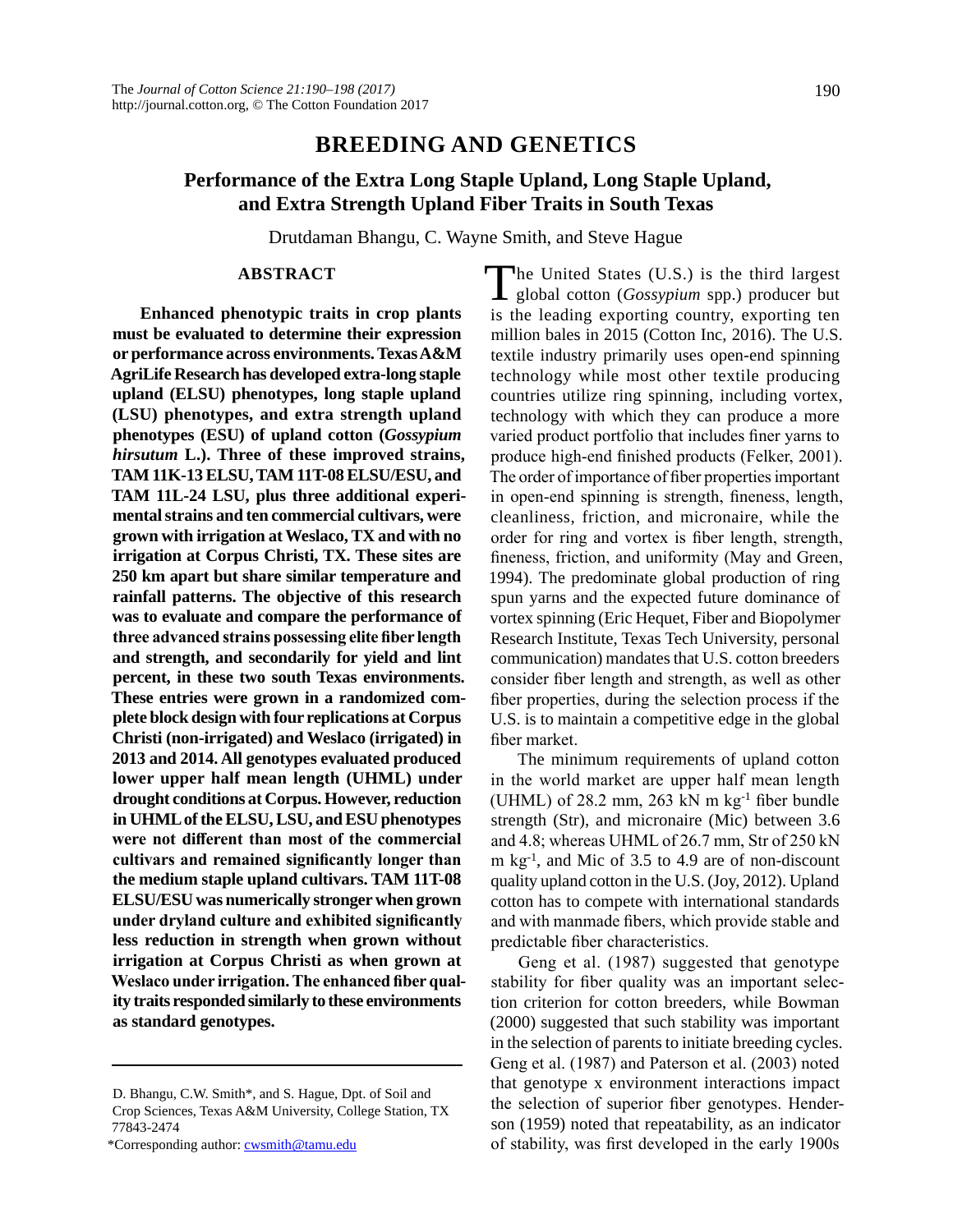and was later applied to breeding by Kempthorne (1957) and Lush (1945). Traits with high repeatability tend to be more stable across testing locations while traits with low repeatability, such as yield, are less stable due to the complexity of the trait and the cumulative component trait interaction and sensitivity to environmental effects. Fiber traits such as UHML and Str typically are more stable across environments due to fewer genes governing them and hence possess a higher repeatability (Paterson et al., 2003). Ng et al. (2012) reported repeatability values for UHML and Str of 0.85 and 0.75, respectively, which suggested a large genotypic component relative to the environmental component governing trait expression. The repeatability value for yield was only 0.22 across multiple locations in Texas, suggesting a large environmental impact.

Over 50 % of the cotton grown in Texas and approximately 65 % of U.S. hectares are grown without irrigation (Cotton Inc., 2016). Many of these hectares suffer from moderate to severe drought during the growing season which reduces yield and fiber quality attributes (Pettigrew, 2004; Smith et al., 2011; Wiggins et al., 2014). Wiggins et al. (2014) noted that UHML and Str decreased with decreasing irrigation in Tennessee and a comparison of irrigated and non-irrigated cultivar trials in Texas clearly denotes the impact of drought on fiber quality values (http:// varietytesting.tamu.edu/cotton/).

Pima cotton (*Gossypium barbadense* L.), also referred to as Extra Long Staple (ELS) cotton, exhibits UHML of 35 mm or higher while medium staple upland cultivars (*G. hirsutum* L*.*) exhibit UHML ranging from 27 to 29 mm ([http://www.cottoninc.](http://www.cottoninc.com/fiber/quality) [com/fiber/quality](http://www.cottoninc.com/fiber/quality)). Development of Long Staple Upland (LSU) or Extra Long Staple Upland (ELSU) cultivars or cultivars with greater repeatability of fiber properties when grown in drought-stressed environments could improve the market position of U.S. cotton and especially upland cotton produced in regions of Texas that receive little rainfall during the growing season. These production regions often produce upland cotton with UHML less than 27 mm and receive discounts for short fibers ([http://varietytest](http://varietytesting.tamu.edu/cotton/).%20%20)[ing.tamu.edu/cotton/\).](http://varietytesting.tamu.edu/cotton/).%20%20) To address this issue, ELSU and LSU strains have been developed by the Cotton Improvement Lab at Texas A&M AgriLife Research (Smith, et al., 2008; 2009) without the introgression of *G. barbadense*. In addition to the development of ELSU and LSU quality fiber phenotypes, Smith et al. (2014) have developed Extra Strength Upland (ESU)

strains without *G. barbadense* introgression that exhibit Str values equal to or greater than 343 kN m kg<sup>-1</sup>. These descriptions or types are internal to the Texas A&M AgriLife Research cotton breeding program and ELSU is defined as an upland phenotype with UHML equal to or greater than the minimum UHML for grade 1 pima, i.e., 34.9 mm; LSU is defined as an UHML of 32 to 34.8 mm; and ESU is defined as HVI Str of at least 343 kN m kg-1. TAM 94L-25 (Smith, 2003) is a common parent among the five families of ELSU strains released by Smith (2009) and is considered the progenitor of the ELSU trait. The source of the improved Str in the TAM material is not as well defined and appears to have resulted from an incremental improvement using pedigree breeding, recurrent selection breeding, and multiple parents since about 1970 (Smith et al., 2014).

The objectives of the research reported herein were to [1] compare the seed cotton yield and LP of Texas A&M AgriLife Research strains exhibiting the ELSU, LSU, and/or ESU fiber traits with current cultivars and strains and [2] determine if strains exhibiting the ELSU, LSU, and ESU traits performed as well as standard cultivars and strains relative to UHML and Str characteristics in two environments, i.e., Weslaco under irrigated culture and Corpus Christi under dryland culture. The seed cotton yield and LP were compared to confirm that the strains exhibiting the ELSU, LSU, and/or ESU traits did not exhibit those traits as a result of extremely low productivity. Other HVI fiber quality traits are reported but not discussed since these traits in the elite fiber quality TAM strains do not differ from current standard medium staple cultivars.

#### **MATERIALS AND METHODS**

Entries in this study included TAM 11K-13 ELSU, TAM 11T-08 ELSU/ESU, and TAM 11L-24 LSU, developed as part of the elite fiber quality breeding program at Texas A&M AgriLife Research; TAM 07V-45, TAM 08WZ-78, and TAM 08WZ-83, developed as part of the cotton cultivar development breeding program at Texas A&M AgriLife Research; and 10 commercial cultivars that were entered into the official cotton cultivar trials for central and south Texas in 2013 and 2014 (Table 1). These 16 genotypes were grown at Weslaco, TX with irrigation at the Texas A&M AgriLife Research and Extension Center and at Corpus Christi, TX without irrigation at the Research and Extension Center in 2013 and 2014. Soil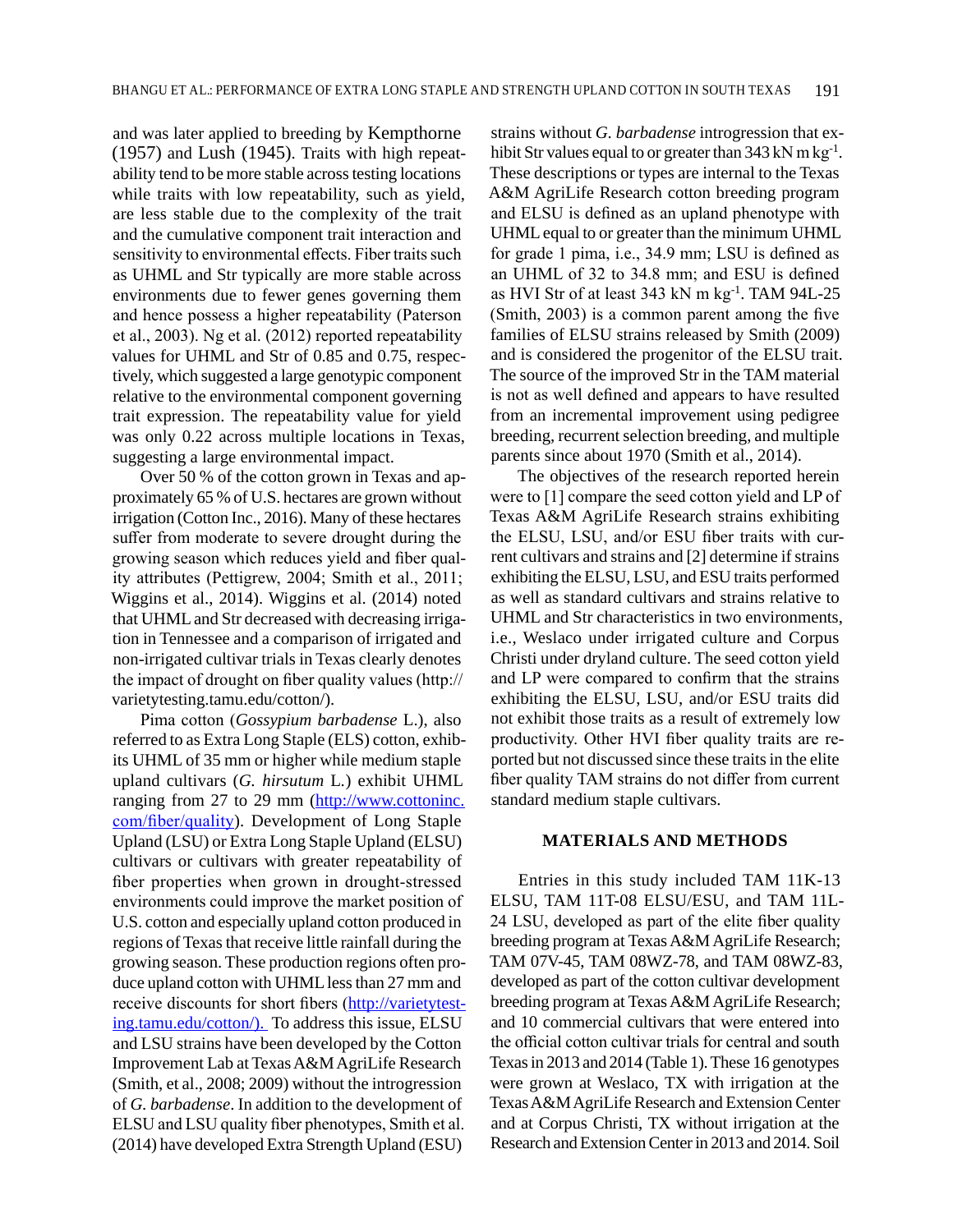type at Weslaco is a Hidalgo sandy clay loam, a fineloamy, mixed, active, hyperthermic Typic Calciustolls and at Corpus Christi a Houston black clay, a fine smectitic, thermic Udic Haplustert. The experimental design at both locations was a randomized complete block design with four replications. Plots were two rows, 10.7 m long on 1.0 m centers, at both locations. Irrigation at Weslaco was applied in furrow with frequency determined subjectively by experienced research technicians. Rainfall amounts and average daily high and low temperatures at these sites are shown in Table 2. All other cotton production practices for these locations were per extension-recommended

guidelines. One row of each plot was harvested with a one row picker, modified for research plot harvest. Thirty open bolls, normal in appearance, from the middle of the fruiting zone were hand harvested from two reps and ginned on a 10-saw laboratory gin at the Cotton Improvement Laboratory at Texas A&M. Lint samples were forwarded to the Fiber and Biopolymer Research Institute at Texas Tech University for determination of High Volume Instrument (HVI) fiber properties: UHML, Mic, Str, length uniformity index (UI), and elongation (Elong). Lint percent was determined from the hand-harvested boll sample as ((lint wt./seed cotton wt.)  $*100$ ).

**Table 1. Genotypes and their origin planted at Weslaco under full irrigation and Corpus Christi, TX under dryland culture in 2013 and 2014.**

| Genotype                    | <b>Abbreviation</b>         | Reference                    |
|-----------------------------|-----------------------------|------------------------------|
| <b>DP 0912 B2RF</b>         | <b>DP 0912</b>              | 200900057 PVP                |
| <b>DP 1044 B2RF</b>         | <b>DP</b> 1044              | 201000260 PVP                |
| <b>DP 1359 B2RF</b>         | <b>DP</b> 1359              | 201100414 PVP                |
| <b>NG 1511 B2RF</b>         | <b>NG 1511</b>              |                              |
| <b>PHY 339 WRF</b>          | <b>PHY 339</b>              | 20140137281, publication $#$ |
| <b>PHY 499 WRF</b>          | <b>PHY 499</b>              | 20130117875, Publication #   |
| <b>PHY 575 WRF</b>          | <b>PHY 575</b>              | DowAgro, 2013                |
| <b>PHY 725RF</b>            | <b>PHY 725</b>              | DowAgro, 2007                |
| <b>SSG UA 103</b>           | <b>SSG UA 103</b>           | Bourland, 2013               |
| SSG UA 222                  | <b>SSG UA 222</b>           | Bourland, 2012               |
| <b>TAM 07 V-45</b>          | <b>TAM 07 V-45</b>          | <b>Experimental</b>          |
| <b>TAM 08 WZ-78</b>         | <b>TAM 08 WZ-78</b>         | <b>Experimental</b>          |
| <b>TAM 08 WZ-83</b>         | <b>TAM 08 WZ-83</b>         | <b>Experimental</b>          |
| <b>TAM 11 K-13 ELSU</b>     | <b>TAM 11 K-13 ELSU</b>     | <b>Experimental</b>          |
| <b>TAM 11 L-24 LSU</b>      | <b>TAM 11 L-24 LSU</b>      | <b>Experimental</b>          |
| <b>TAM 11 T-08 ELSU/ESU</b> | <b>TAM 11 T-08 ELSU/ESU</b> | <b>Experimental</b>          |

| Table 2. Rainfall accumulations and average daily high and low temperatures for Weslaco (irrigated site) and Corpus Christi |  |
|-----------------------------------------------------------------------------------------------------------------------------|--|
| (non-irrigated site) from January through August for 2013 and 2014.                                                         |  |

| <b>Month</b>   | Weslaco      |              |              | <b>Corpus Christi</b>   | Average daily high and low |                       |  |
|----------------|--------------|--------------|--------------|-------------------------|----------------------------|-----------------------|--|
|                | 2013         | 2014         | 2013         | 2014                    | <b>Weslaco</b>             | <b>Corpus Christi</b> |  |
|                | mm           |              | mm           |                         |                            |                       |  |
| <b>January</b> | <b>20</b>    | 8            | 29           | 16                      | 22/9                       | 17/8                  |  |
| February       | $\bf{0}$     | 6            | 29           | 13                      | 23/11                      | 21/11                 |  |
| March          | $\mathbf{0}$ | 9            | $\mathbf{2}$ | 26                      | 27/14                      | 24/13                 |  |
| April          | 7            | $\mathbf{0}$ | 74           | 8                       | 30/18                      | 28/17                 |  |
| May            | 44           | 40           | 27           | 65                      | 32/22                      | 31/21                 |  |
| June           | 5            | $\bf{0}$     | 33           | $\overline{\mathbf{4}}$ | 34/24                      | 33/23                 |  |
| July           | 44           | 5            | 70           | $\overline{2}$          | 36/24                      | 34/24                 |  |
| August         | 29           | 17           | 33           | 22                      | 36/24                      | 34/24                 |  |
| <b>Total</b>   | 149          | 85           | 297          | 156                     | ۰                          | -                     |  |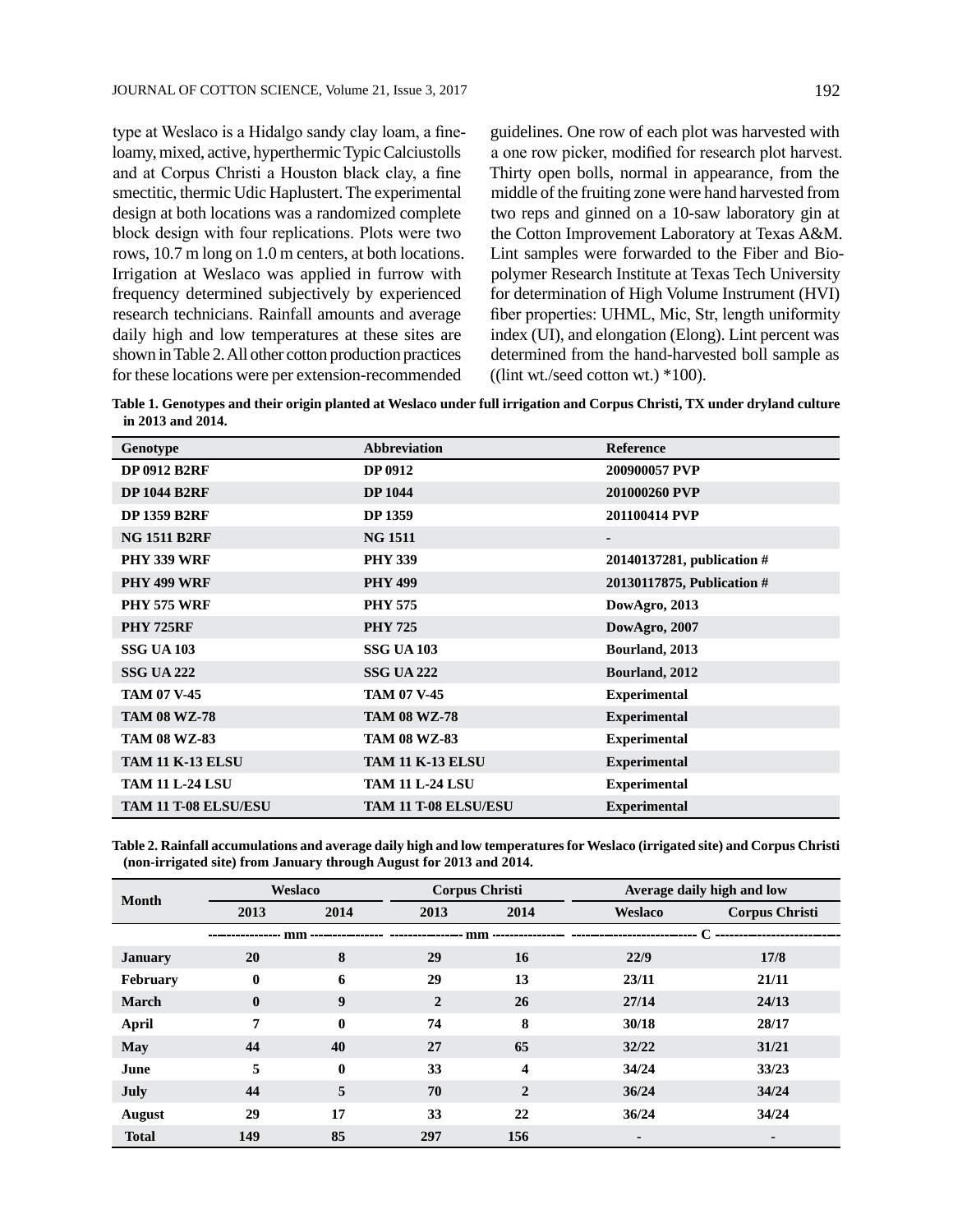Although the two locations, Weslaco and Corpus Christi, are separated by approximately 250 km, both are described as sub-tropical sub-humid climates. Table 2 verifies that the two sites received little rainfall during the two growing seasons of this study and that they have similar long term average daily highs and lows during the growing season, thus providing the opportunity to compare the UHML and Str performance of the three elite fiber quality strains in two locations with growing conditions differing primarily in moisture, i.e., irrigated at Weslaco and no irrigation at Corpus Christi.

The GLM procedure of SAS 10.1 was used for determining differences in fiber properties, seed cotton yield, and lint percent (LP) with year (Y), location (L), and genotypes (G) considered fixed effects. Seed cotton yields were compared rather than lint yield to avoid discriminating against the yield potential of the elite quality strains because of their lower LP. The change in genotype performance when grown at Corpus Christi without irrigation versus growth with irrigation at Weslaco in south Texas was determined as (((Weslaco value – Corpus Christi value)/ Weslaco value) \* 100) and reported as delta, Δ. LSD values were calculated for the  $\Delta$  values as  $LSD = t_{.05}$ ,  $60 * (4 * MSE/r)^{-1/2}$ , since four means are required in comparing any two Δs (Smith, 1978). Comparisons between the  $\Delta$  values facilitate the explanation of the genotype x location interaction term in the ANOVA. Evaluation of the genotypes that do not respond the same to the two locations in the study allows the comparison of the performance of the genotypes with the ELSU, LSU, and ESU traits with genotypes that possess current levels of UHML and Str. The interactions for yield and LP were compared using the  $\Delta$  concept to show that the ELSU, LSU, and ESU traits were not artifacts of differences in yield response. Additionally, the Δ for specific traits of interest, i.e., UHML and Str, were separated to examine those interactions.

## **RESULTS AND DISCUSSION**

According to the National Cotton Council, upland cotton requires from 635 mm of water for optimum production in the humid rainbelt to over 1100 mm in the desert Southwest (National Cotton Council of America, 2016). Table 2 provides in-season rainfall amounts from January through August for the Weslaco and Corpus Christi sites in south Texas showing that the moisture requirements for maximum production at these sites were not met by natural precipitation. Irrigation at Weslaco was provided by furrow and actual amounts were not recorded. The precipitation amounts recorded plus the irrigation provided at Weslaco clearly set up two contrasting moisture environments for this study at these two locations.

Year significantly affected all traits measured except LP; location significantly affected all traits measured except Mic; and genotypes varied significantly for all traits measured (Table 3). Location x year was a significant source of variation for all traits except yield; while genotypes responded the same across years—genotype x year—for all traits except Mic. These results generally were expected because of the natural precipitation and the application of irrigation at one site. Since the objective was to evaluate the performance of the genotypes, and thus the ELSU, LSU, and ESU traits, for UHML and Str performance, the genotype and the genotype x location terms from Table 3 are the variance terms of most interest. The location and genotype x location variance terms in the analysis of variance were significant for all traits measured. A three way genotype x location x year interaction existed for Mic but will not be addressed in the discussion below.

Data in Table 4 are means across both years of the study. All genotypes produced more seed cotton per ha when grown at Weslaco under irrigation in 2013 and 2014. No significant differences in yield among the genotypes were observed when grown at Corpus Christi without irrigation, with yields ranging from 607 kg ha<sup>-1</sup> for TAM 08WZ-78 to 810 kg ha<sup>-1</sup> for PHY 575WR. The ELSU, ESU, and LSU entries were not different (p=0.05) in yield than all other genotypes tested during these two years when grown without irrigation at Corpus Christi. When grown at Weslaco with irrigation TAM 11K-13 ELSU, TAM 11L-24 LSU, and TAM 11T-08 ELSU/ESU were not lower yielding than the numerically highest yielding cultivar, PHY 499WR, which was significantly higher yielding than TAM WA-78, SSG UA103 and NG1511B2. The elite-trait Texas A&M AgriLife Research genotypes exhibited lower LP than all other genotypes when grown at Weslaco with irrigation but were not lower in LP than PHY 575WR, DP 1044B2, SSG UA103, TAM 07V-45, SSG UA 222, and PHY 725RF when grown at Corpus Christi without irrigation. Thus, the elite fiber trait genotypes included in this study are similar in seed cotton yield potential to the commercial genotypes included in the study but LP remains lower than desirable or competitive at the commercial level.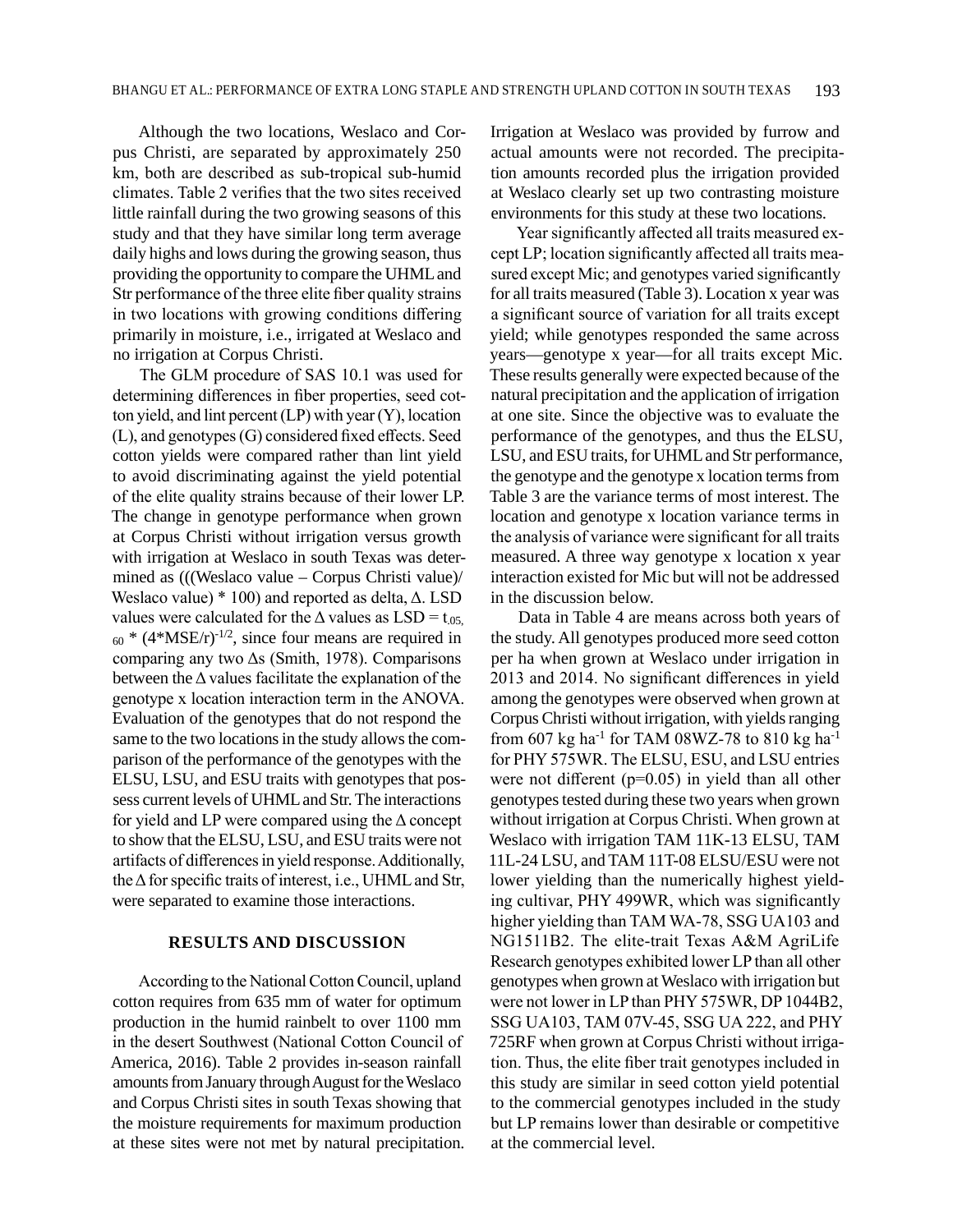**Table 3. Means squares for seedcotton yield, lint percent, and high-volume instrument (HVI) fiber properties for 16 genotypes of upland cotton, grown at Weslaco, TX under irritated culture and Corpus Christi, Tx under non-irrigated culture in 2013 and 2014.**

| <b>Source</b>         | df  | Yield <sup>Z</sup> | df             | LP        | Mic       | <b>UHML</b> | UI        | <b>Str</b> | Elong      |
|-----------------------|-----|--------------------|----------------|-----------|-----------|-------------|-----------|------------|------------|
| Year $(Y)$            | 1   | 1738.2***          | 1              | 5.29      | $1.61***$ | 75.10***    | 211.9***  | 1142.8**   | $5.29**$   |
| Error a               | 6   | 35.3               | $\overline{2}$ | 1.63      | 0.21      | 1.93        | 1.12      | 311.5      | 1.62       |
| Location $(L)$        | 1   | 118679.6***        | 1              | 136.93*** | 0.11      | 953.10***   | 675.74*** | 10145.5    | 136.94***  |
| <b>LxY</b>            | 1   | 23.8               | $\mathbf{1}$   | 87.54***  | $0.42**$  | 40.08***    | 186.97*** | 1878.5***  | 87.54***   |
| Error b               | 6   | 61.3               | 2              | 1.54      | 0.02      | 0.21        | 0.02      | 0.7        | 1.54       |
| Genotype (G)          | 15  | $75.3**$           | 15             | $40.75**$ | $0.65***$ | $33.52***$  | $5.14***$ | 3568.0***  | $40.75***$ |
| $G \times Y$          | 15  | 38.4               | 15             | 2.77      | $0.08*$   | 0.54        | 0.74      | 139.2      | 2.77       |
| $G \times L$          | 15  | $66.5***$          | 15             | $4.78**$  | $0.08*$   | $1.21*$     | $1.63*$   | 387.2***   | $4.78**$   |
| $G \times Y \times L$ | 15  | 34.7               | 15             | 1.00      | $0.08*$   | 0.41        | 0.34      | 129.8      | 1.00       |
| <b>Error</b> C        | 179 | 31.1               | 60             | 1.61      | 0.04      | 0.62        | 0.78      | 97.9       | 1.61       |

**\*,\*\*,\*\*\* Significant at p=0.05, 0.01, and .001, respectively.**

**<sup>Z</sup>Yield = seedcotton yield, LP = lint percent, Mic = micronaire, UHML = upper half mean length, UI= length uniformity index, Str = fiber bundle strength, Elong = elongation.**

**Table 4. Seedcotton yield , Lint percent (LP) and high volume instrument (HVI) fiber properties of 16 genotypes grown at Weslaco, TX under irrigated culture and Corpus Christi, TX under non-irrigated culture in 2013 and 2014.**

| Genotype                  | <b>Weslaco</b>     |               |       |             |       | <b>Corpus Christi</b> |              |               |       |             |       |                  |
|---------------------------|--------------------|---------------|-------|-------------|-------|-----------------------|--------------|---------------|-------|-------------|-------|------------------|
|                           | Yield <sup>Z</sup> | LP            | Mic   | <b>UHML</b> | UI    | <b>Str</b>            | <b>Yield</b> | LP            | Mic   | <b>UHML</b> | UI    | Str              |
|                           | Kg ha $^{-1}$      | $\frac{0}{0}$ | units | mm          | index | $kN$ m $kg-1$         | kgha-1       | $\frac{0}{0}$ | units | mm          | index | $kN$ m $kg^{-1}$ |
| TAM 11K-13ELSU            | 5367               | 35.7          | 4.1   | 36.6        | 86.1  | 340                   | 642          | 36.0          | 4.2   | 29.7        | 81.3  | 331              |
| <b>TAM 11T-08ELSU/ESU</b> | 5362               | 35.8          | 4.3   | 35.4        | 86.5  | 357                   | 615          | 35.9          | 4.4   | 28.6        | 82.4  | 368              |
| <b>TAM 11L-24LSU</b>      | 5320               | 35.4          | 4.3   | 33.5        | 86.4  | 329                   | 712          | 35.6          | 4.5   | 28.1        | 82.1  | 327              |
| <b>PHY 725RF</b>          | 5298               | 36.9          | 4.5   | 31.6        | 85.4  | 351                   | 633          | 36.4          | 4.4   | 26.2        | 81.4  | 329              |
| <b>TAM 08WZ-83</b>        | 5209               | 41.0          | 5.0   | 31.2        | 85.4  | 323                   | 766          | 38.5          | 4.9   | 25.3        | 80.4  | 286              |
| SSG UA103                 | 4878               | 39.7          | 4.9   | 31.1        | 85.0  | 329                   | 699          | 37.7          | 4.7   | 26.6        | 82.5  | 321              |
| <b>SSG UA222</b>          | 6113               | 41.0          | 4.6   | 31.1        | 85.1  | 312                   | 694          | 36.5          | 4.9   | 25.0        | 80.0  | 303              |
| <b>PHY 575WR</b>          | 6084               | 40.5          | 4.5   | 30.9        | 85.0  | 302                   | 810          | 37.9          | 4.5   | 26.5        | 81.3  | 281              |
| <b>TAM 08WZ-78</b>        | 5308               | 42.5          | 4.7   | 30.5        | 84.5  | 316                   | 607          | 41.0          | 4.8   | 24.2        | 80.1  | 268              |
| <b>PHY 339WR</b>          | 6131               | 41.2          | 4.7   | 30.2        | 85.8  | 314                   | 723          | 39.9          | 4.6   | 24.3        | 79.9  | 299              |
| DP 1359B2                 | 5402               | 43.8          | 5.0   | 29.9        | 83.6  | 312                   | 759          | 39.5          | 5.0   | 24.9        | 79.8  | 289              |
| <b>TAM 07V-45</b>         | 5765               | 39.5          | 4.7   | 29.6        | 84.4  | 312                   | 708          | 36.9          | 4.7   | 24.8        | 80.2  | 297              |
| <b>PHY 499WR</b>          | 6291               | 44.5          | 5.3   | 29.1        | 85.7  | 314                   | 683          | 41.2          | 5.0   | 24.0        | 79.9  | 302              |
| <b>NG 1511B2</b>          | 4593               | 43.2          | 5.0   | 29.1        | 84.9  | 322                   | 689          | 39.5          | 4.8   | 24.1        | 79.7  | 292              |
| <b>DP 1044B2</b>          | 5668               | 40.1          | 4.6   | 29.0        | 84.5  | 300                   | 690          | 37.8          | 4.7   | 23.9        | 79.5  | 281              |
| DP 0912B2                 | 5679               | 40.6          | 5.3   | 28.4        | 85.2  | 297                   | 773          | 38.1          | 4.9   | 23.5        | 79.5  | 270              |
|                           |                    |               |       |             |       |                       |              |               |       |             |       |                  |
| $LSD_{K=100}Y$            | 1049               | 0.9           | 0.3   | 0.8         | 1.3   | 10                    | ns           | 2.5           | 0.3   | 1.2         | 1.3   | 16               |
| $%$ CV                    | 20.1               | 1.8           | 4.4   | 2.0         | 1.0   | 2.6.5                 | 22.7         | 4.4           | 4.6   | 3.6         | 1.1   | 3.8              |
| Mean                      | 5529               | 40.1          | 4.7   | 31.1        | 85.2  | 320                   | 700          | 38            | 4.7   | 25.6        | 80.6  | 303              |

**<sup>Z</sup>Yield = seedcotton yield, LP = lint percent, Mic = micronaire, UHML = upper half mean length, UI = length uniformity index, Str = fiber bundle strength.**

**<sup>Y</sup>Values within a column are different according to Waller LSD at k=100, approximates p=0.05, if they differ by more than the LSD value at base of column.**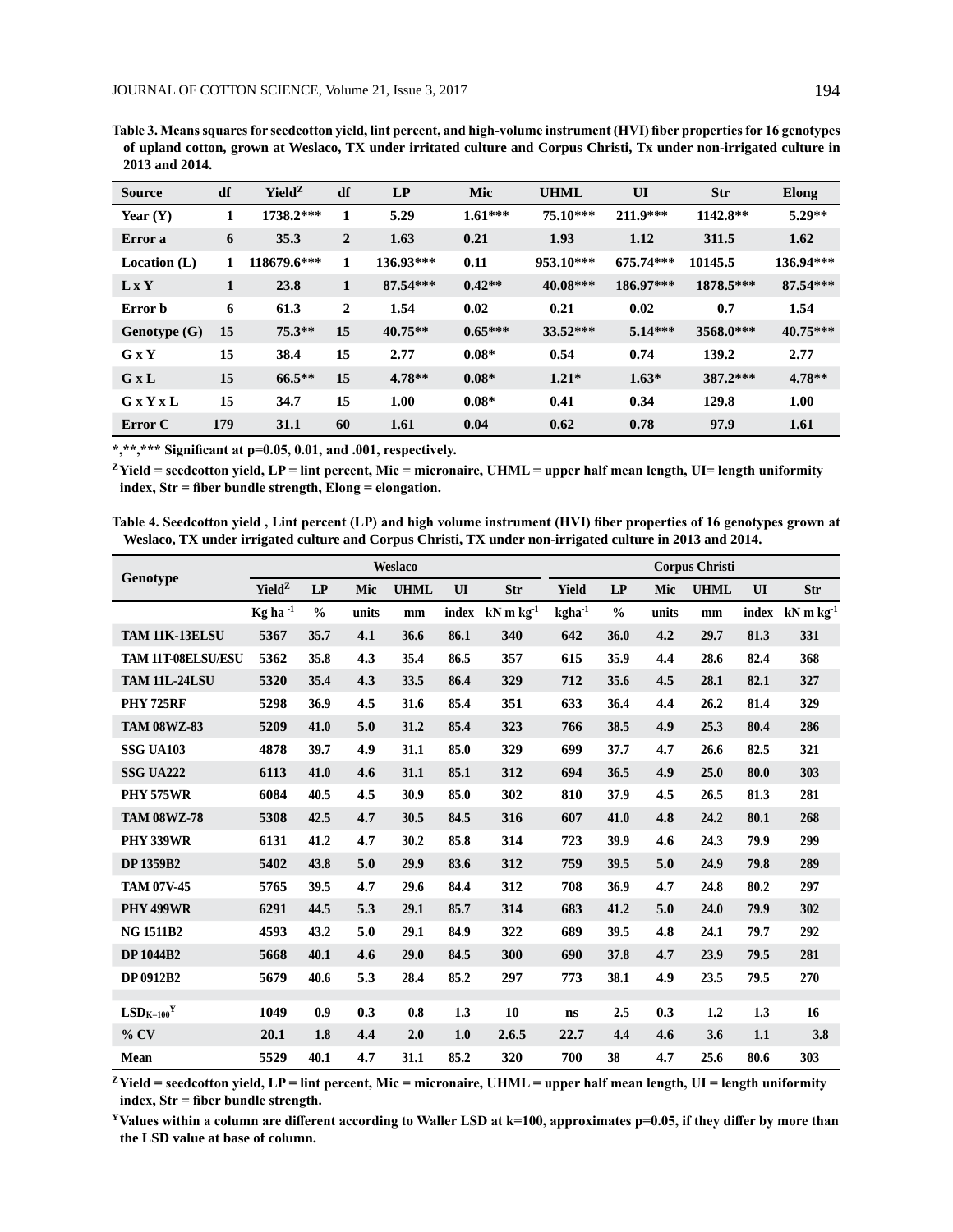Averaged over 2013 and 2014, TAM 11K-13 ELSU and TAM 11 T-08 ELSU/ESU exhibited longer UHML than the minimum pima length of 34.9 mm and TAM 11L-24 LSU averaged greater UHML than the 32 mm requirement for LSU designation when grown with irrigation at Weslaco (Table 4). These three lines exhibited significantly longer UHML than all other strains or cultivars evaluated under irrigated culture at Weslaco. When grown without irrigation at Corpus Christi and averaged over 2013 (severe drought) and 2014 (moderate drought), these three lines again outperformed  $(P \le 0.05)$  all other genotypes relative to UHML. TAM 11K-13 ELSU, TAM 11T-08 ELSU/ESU, and TAM 11L-24 LSU all produced UHML well above 25.4 mm and above the minimum 27 mm UHML value for non-discount upland cotton fiber in the United States and above the 27.8 mm minimum for international trade. Only three commercial cultivars averaged over 25.4 mm, SSG UA 103, PHY 575WR, and PHY 725RF, at 26.6, 26.5, and 26.2, respectively.

At Weslaco, under irrigated culture, the ESU genotype, TAM 11T-08 ELSU/ESU, produced stronger fibers according to HVI analysis than all genotypes except PHY 725RF, an Acala type upland (Table 4). When grown without irrigation at Corpus Christi, TAM 11T-08 ELSU/ESU had significantly higher Str than all other genotypes tested. These data confirm that the elite-trait genotypes used in this study carry alleles for significant improvements in UHML and Str.

Since genotypes did not respond the same ( $P \leq$ 0.05) to these locations in south Texas for UHML or Str, differences  $(\Delta)$  were calculated. The purpose was to determine if the longer UHML and/or the greater Str traits found in TAM 11K-13 ELSU, TAM 11T-08 ELSU/ESU, and TAM 11L-24 LSU responded differently to these two locations or environments that differed primarily in moisture regimes, i.e., irrigated at Weslaco and not irrigated at Corpus Christi, than the medium staple and standard Str traits found in the comparison genotypes. The genotypes also did not respond the same to location for LP or yield according to the analysis of variance (Table 3).

SSG UA222 exhibited a significantly greater reduction,  $\Delta$ , in LP than any of the three elite quality TAM germplasm lines but was not different than all other comparison genotypes in the study (Table 5). However, TAM 11T-08 ELSU/ESU and TAM 11K-13 ELSU were not different than all other genotypes except SSG UA 222 while TAM 11L-24 LSU exhibited significantly lower reduction in LP when expressed as a percent change from Weslaco irrigated culture to Corpus Christ non-irrigated culture than SSG UA 222 and DP 1359 B2. While the ANOVA indicated that the genotypes responded differently in seed cotton yield to the two locations, that interaction appears to have been caused by the magnitude of differences rather than direction of response differences (Table 4). This conclusion is supported by the  $\Delta$  analysis for difference in yield in Table 5. The  $\Delta$  values for yield were not significantly different, indicating stability for seed cotton yield among all genotypes, including the elite-trait TAM strains, across these two locations.

Based on Δ, TAM 11K-13 ELSU, TAM 11T-08 ELSU/ESU, and TAM 11L-24 LSU responded similarly ( $p=0.05$ ) to the two locations for UHML as the medium staple cultivars at 18.9 %, 19.2 %, and 16.1 % reduction, respectively (Table 6). No significant differences were noted in the UHML Δ that ranged from 14.2 % change from irrigated culture at Weslaco to non-irrigated culture at Corpus Christi for PHY 575 WRF to 20.7 % change for TAM 08 WZ-78. These data confirm that the UHML of the ELSU, LSU, and ESU traits were not affected differently across these two locations that differed primarily in moisture in south Texas. These data confirm observational data that while the ELSU and LSU traits will result in longer UHML under drought conditions that will prevent length discounts under the United States Department of Agriculture (USDA) classing protocols, genotypes with this trait responds similar to other upland cultivars under production in south Texas.

Averaged over 2013 and 2014, TAM 11T-08 ELSU/ESU averaged greater Str than all other genotypes in this study when grown at Weslaco with irrigation and at Corpus Christi without irrigation, except for PHY 725 RF (Table 4). This ESU strain averaged  $357$  kN m kg<sup>-1</sup> with irrigation at Weslaco and 368 kN m kg-1 without irrigation at Corpus Christi. TAM 11K-13 ELSU exhibited Str greater than 13 of the 16 comparison genotypes at Weslaco and greater than 11 of 16 when grown at Corpus Christi. TAM 11L-24 LSU averaged lower Str than TAM 11T-08 ELSU/ESU under both moisture regimes but was significantly stronger than nine comparison genotypes at Weslaco and 11 at Corpus Christi.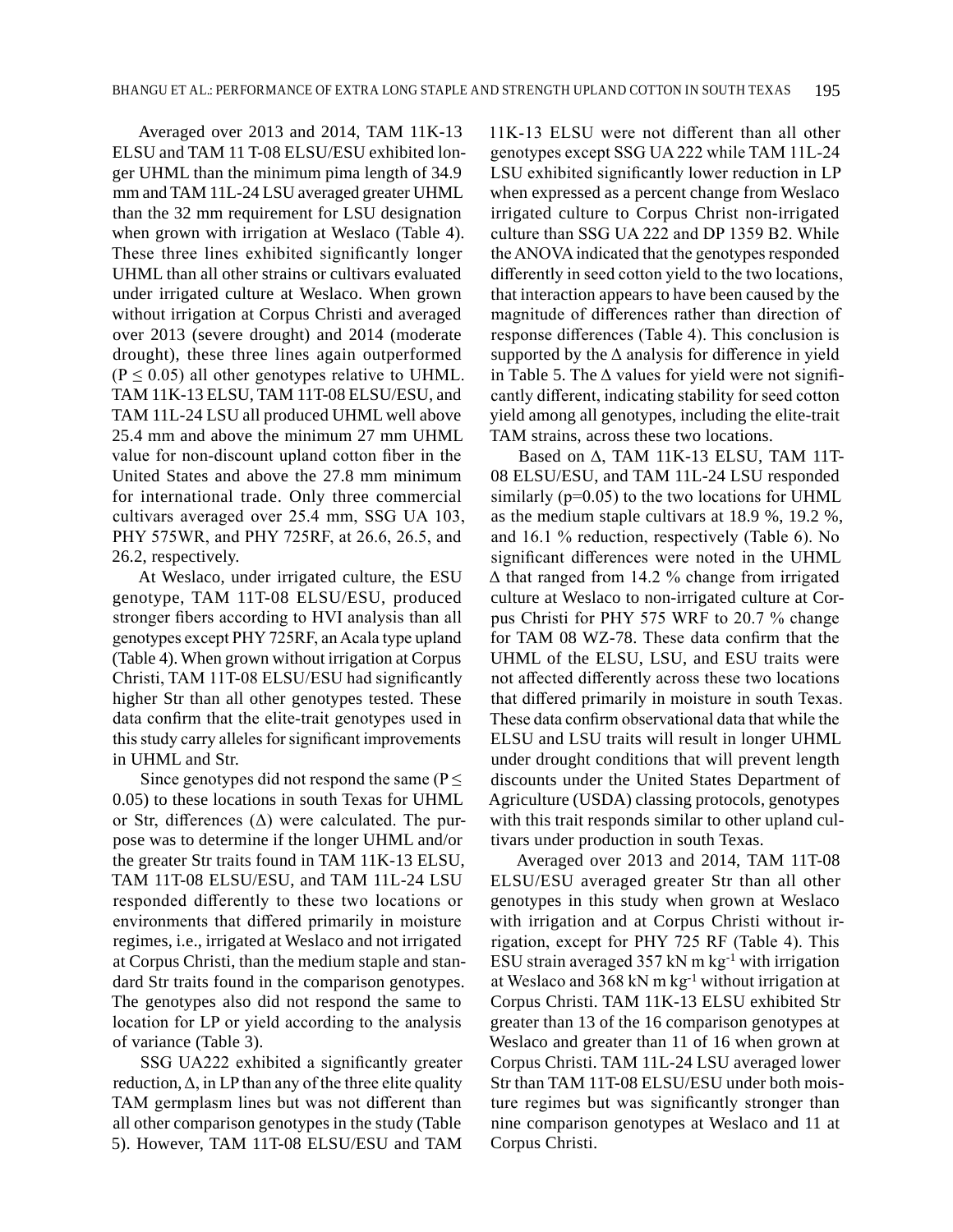|                           |                                                  | <b>Yield</b> |                      |      | Lint percent                   |                      |
|---------------------------|--------------------------------------------------|--------------|----------------------|------|--------------------------------|----------------------|
| <b>Genotypes</b>          | $W^Y$                                            | CC           | $\Delta$             | W    | CC                             | Δ                    |
|                           | ------------- kg ha <sup>-1</sup> -------------- |              | $\frac{0}{0}$ ------ |      | $\frac{0}{0}$ ---------------- | $\frac{0}{0}$ ------ |
| SSG UA222                 | 6113                                             | 694          | 89                   | 41.0 | 36.5                           | 10.98                |
| DP 1359B2                 | 5402                                             | 759          | 86                   | 43.8 | 39.5                           | 9.82                 |
| <b>NG 1511B2</b>          | 4593                                             | 689          | 85                   | 43.2 | 39.5                           | 8.56                 |
| <b>PHY 499WR</b>          | 6291                                             | 683          | 89                   | 44.5 | 41.2                           | 7.42                 |
| <b>TAM 07V-45</b>         | 5765                                             | 708          | 88                   | 39.5 | 36.9                           | 6.58                 |
| <b>PHY 575WR</b>          | 6084                                             | 810          | 87                   | 40.5 | 37.9                           | 6.42                 |
| <b>DP 0912B2</b>          | 5679                                             | 773          | 86                   | 40.6 | 38.1                           | 6.16                 |
| <b>TAM 08WZ-83</b>        | 5209                                             | 766          | 85                   | 41.0 | 38.5                           | 6.10                 |
| <b>DP 1044B2</b>          | 5668                                             | 690          | 88                   | 40.1 | 37.8                           | 5.74                 |
| SSG UA103                 | 4878                                             | 699          | 86                   | 39.7 | 37.3                           | 5.04                 |
| <b>TAM 08WZ-78</b>        | 5308                                             | 607          | 89                   | 42.5 | 41.0                           | 3.53                 |
| <b>PHY 339WR</b>          | 6131                                             | 723          | 88                   | 41.2 | 39.9                           | 3.16                 |
| <b>PHY 725RF</b>          | 5298                                             | 633          | 88                   | 36.9 | 36.4                           | 1.36                 |
| <b>TAM 11T-08ELSU/ESU</b> | 5362                                             | 615          | 89                   | 35.8 | 35.9                           | $-0.28$              |
| TAM 11K-13ELSU            | 5367                                             | 642          | 88                   | 35.7 | 36.0                           | $-0.84$              |
| <b>TAM 11L-24LSU</b>      | 5320                                             | 712          | 87                   | 35.4 | 35.6                           | $-1.92$              |
| LSD $_{0.05}$ X           |                                                  |              | ns                   |      |                                | 10.08                |

**Table 5. Mean values and stability estimates (Δ) for seedcotton yield and lint percent of genotypes with the ELSU, LSU, and ESUZ traits compared with cultivars and germplasm lines with normal length and strength levels when grown at Weslaco, TX under irrigated culture and Corpus Christi, TX under non-irrigated culture averaged over 2013 and 2014.**

**ZELSU=extra long staple upland; LSU=long staple upland; ESU=extra strength upland.**

**<sup>Y</sup>W=Weslaco; CC=Corpus Christi.**

**<sup>X</sup>Values within a column are different at p=0.05, if they differ by more than the LSD value at base of column.**

Table 6. Mean values and stability estimates for UHML and Str of genotypes possessing the ELSU, LSU, an ESU<sup>z</sup> traits **compared with cultivars and germplasm lines with current UHML and Str levels when grown at Weslaco, TX under irrigated culture and Corpus Christi, TX under non-irrigated culture averaged over 2013 and 2014.**

|                           |       | <b>UHML</b> |          |                                               | <b>Str</b> |                      |
|---------------------------|-------|-------------|----------|-----------------------------------------------|------------|----------------------|
| <b>Genotypes</b>          | $W^Y$ | cc          | $\Delta$ | W                                             | cc         | $\Delta$             |
|                           |       |             |          | ----------- kN m kg <sup>-1</sup> ----------- |            | $\frac{0}{0}$ ------ |
| <b>TAM08WZ-78</b>         | 30.5  | 24.2        | 20.7     | 316                                           | 269        | 14.9                 |
| <b>TAM08WZ-83</b>         | 31.2  | 25.3        | 18.9     | 323                                           | 285        | 11.6                 |
| <b>NG1511B2RF</b>         | 29.1  | 24.1        | 17.2     | 322                                           | 292        | 9.1                  |
| <b>DP0912B2RF</b>         | 28.4  | 23.5        | 17.3     | 297                                           | 271        | 8.9                  |
| <b>DP1359B2RF</b>         | 29.9  | 24.9        | 16.7     | 313                                           | 288        | 7.8                  |
| PHY575WRF                 | 30.9  | 26.5        | 14.2     | 302                                           | 281        | 6.8                  |
| <b>DP1044B2RF</b>         | 29.0  | 23.9        | 17.6     | 300                                           | 280        | 6.5                  |
| <b>PHY725RF</b>           | 31.6  | 26.2        | 17.1     | 351                                           | 329        | 6.4                  |
| PHY339WRF                 | 30.2  | 24.3        | 19.5     | 315                                           | 299        | 5.0                  |
| <b>TAM07V-45</b>          | 29.6  | 24.8        | 16.2     | 312                                           | 297        | 4.7                  |
| PHY499WRF                 | 29.1  | 24.0        | 17.5     | 315                                           | 302        | 4.0                  |
| SSGUA222                  | 31.1  | 25.0        | 19.6     | 312                                           | 303        | 2.8                  |
| <b>TAM11K-13 ELSU</b>     | 36.6  | 29.7        | 18.9     | 340                                           | 331        | 2.5                  |
| SSGUA <sub>103</sub>      | 31.1  | 26.6        | 14.5     | 329                                           | 321        | 2.4                  |
| <b>TAM11L-24 LSU</b>      | 33.5  | 28.1        | 16.1     | 330                                           | 327        | 0.9                  |
| <b>TAM11T-08 ELSU/ESU</b> | 35.4  | 28.6        | 19.2     | 357                                           | 368        | $-3.0$               |
| LSD <sup>X</sup>          |       |             | ns       |                                               |            | 8                    |

**<sup>Z</sup>ELSU=extra long staple upland; LSU=long staple upland; ESU=extra strength upland.**

**<sup>Y</sup>W=Weslaco; CC=Corpus Christi.**

**XValues within a column are different at p=0.05, if they differ by more than the LSD value at base of column.**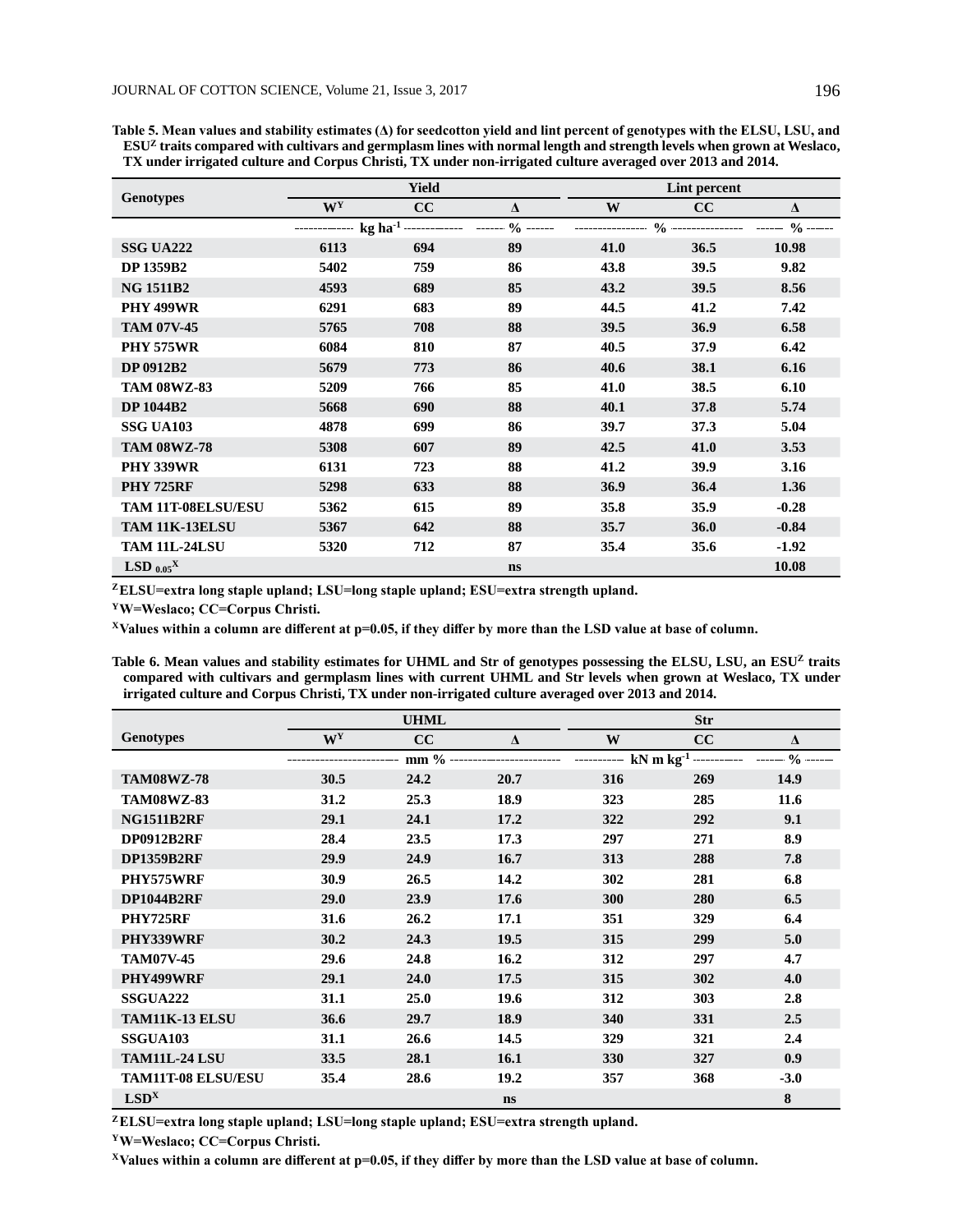$A \Delta$  of zero would mean numerical stability, i.e., the same performance at both locations, in any comparison across production regimes or sites, whether comparing locations, moisture, or any other variable. Assuming that zero  $\Delta$  indicates such stability, any response within the LSD value from zero would be stable. Thus, data in table 6 suggest that 12 of the 16 genotypes tested expressed stability for Str across the two locations. Two TAM lines, TAM 08WZ-78 and TAM 08WZ-83, along with NG 1511 B2RF were significantly variable and likely the main contributor to the significant GxL interaction, i.e., these genotypes exhibited reductions in Str when grown at Corpus Christi compared with Weslaco greater than zero  $\Delta$ . The phenomena that has been observed with these ELSU, LSU, and ESU genotypes in Texas is that they produce lint with Str values equal to zero Δ when grown in environments with moderate to severe droughts compared with locations that receive sufficient rainfall or irrigation (data not shown). That phenomenon was observed in these data as well with TAM 11T-08 ELSU/ESU averaging numerically higher Str at Corpus Christi without irrigation than at Weslaco under irrigated culture. TAM 11 L-24 LSU and TAM 11K-13 ELSU averaged only 0.9 % and 2.5 % lower Str when grown at Corpus Christi compared with the Weslaco location, respectively.

#### **CONCLUSIONS**

Evaluation of the interaction term of GxL in the ANOVA in this study by separating the  $\Delta$  values revealed that the ELSU, LSU, and ESU upland fiber quality traits developed at Texas A&M AgriLife Research were as consistent in performance for UHML, Str, seed cotton yield, and LP as standard fiber quality genotypes when grown at Weslaco with irrigation and at Corpus Christi without irrigation. These data suggest that further improvement in UHML and Str of upland cotton will not be detrimental to the stability of these traits in south Texas regardless of moisture conditions.

#### **REFERENCES**

- Bourland, F. M., and D. C. Jones. 2012. Registration of 'UA222'cotton cultivar. J. Plt. Reg. *6*(3), 259-262.
- Bourland, F. M., and D. C. Jones. 2013. Registration of 'UA103'Cotton Cultivar. J. Plt. Reg. *7*(2), 135-139.
- Bowman, D.T. 2000. Attributes of public and private cotton breeding programs. J. Cotton Sci. 4:130–136.
- Cotton Incorporated. Market Data. 2016. [http://www.cotton](http://www.cottoninc.com/corporate/Market-Data/MonthlyEconomicLetter/pdfs/English-)[inc.com/corporate/Market-Data/MonthlyEconomicLet](http://www.cottoninc.com/corporate/Market-Data/MonthlyEconomicLetter/pdfs/English-)[ter/pdfs/English-](http://www.cottoninc.com/corporate/Market-Data/MonthlyEconomicLetter/pdfs/English-) pdf-charts-and-tables/World-Cotton-Production-Bales.pdf (accessed 15 October 2016).
- Felker, G.S. 2001. Fiber quality and new spinning technologies. Beltwide Cotton Conf. Proc. Anaheim, CA. 9-13 Jan. 2001. C. Paul Dugger and Debbie A. Richter, Memphis, TN. pp. 5-7.
- Geng, S., Q.F. Zhang, and D.M. Bassett. 1987. Stability in yield and fiber quality of California cotton. Crop Sci. 27:1004–1010.
- Hequet, E. F., B. Wyatt, N. Abidi, and D.P. Thibodeaux. 2006. Creation of a set of reference material for cotton fiber maturity measurements. Text. Res. J. *76*(7), 576-586.
- Hertel, K. L. (1940). A method of fibre-length analysis using the fibrograph. Text. Res. J. *10*(12), 510-520.
- Kempthorne, O. 1957. An Introduction to Genetic Statistics. John Wiley & Sons, Inc., New York.
- Lush, J.L. 1945. Animal Breeding Plans. 3rd Edition, Iowa State College Press, Ames.
- May, L. 1999. Genetic variation in fiber quality. p. 183–230. *In* Basra, A.S. (ed.) Cotton fibers, development, biology, quality improvement and textile processing. Food Products Press, New York.
- May, O.L., and C.C. Green. 1994. Genetic variation for fiber properties in elite Pee-Dee cotton populations. Crop Sci. 34:684-690.
- Meredith, W.R.. 1984. Genotype × environment interactions. p. 138–141. *In* Kohel, R.J., and Lewis, C.F. (ed.) Cotton. Agron. Monogr. 24. ASA, CSSA, and SSSA, Madison, WI.
- National Cotton Council of America. 2016, Advancing Cotton Education. [http://www.cotton.org/tech/ace/water-man](http://www.cotton.org/tech/ace/water-management.cfm)[agement.cfm](http://www.cotton.org/tech/ace/water-management.cfm) (accessed 15 October 2016).
- Ng, E-H, K. Jernigan, W. Smith, E. Hequet, J. Dever, S. Hague, and A.M.H. Ibrahim. 2013. Stability analysis of upland cotton in Texas. Crop Sci. 53:1347-1355.
- Paterson, A.H., Y. Saranga, M. Menz, C.X. Jiang, and R.J. Wright. 2003. QTL analysis of genotype × environment interactions affecting cotton fiber quality. TAG 106:384–396.
- Pettigrew, W.T. 2004. Physiology consequences of moisture deficit stress in cotton. Crop Sci. 44:1265-1272.
- Smith, C.W., S. Hague, E.F. Hequet, and D. Jones. 2011. TAM B139-17 ELS Upland cotton. J. Plt. Reg..5:1-5.
- Smith, C. W., C. A. Braden, and E. F. Hequet. 2009. Generation mean analysis of near-long-staple fiber length in TAM 94L-25 upland cotton. Crop Sci. 49:1638-1646.